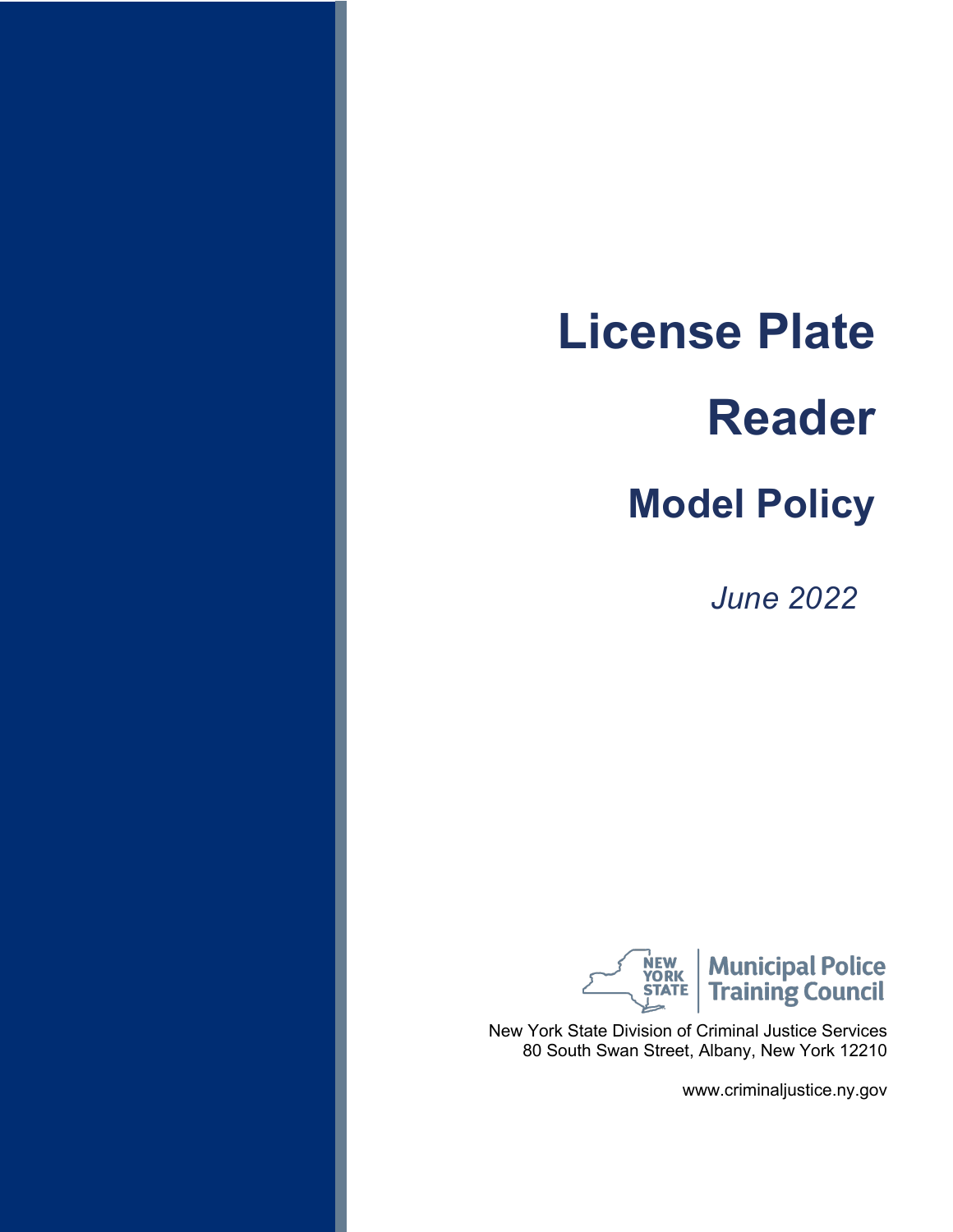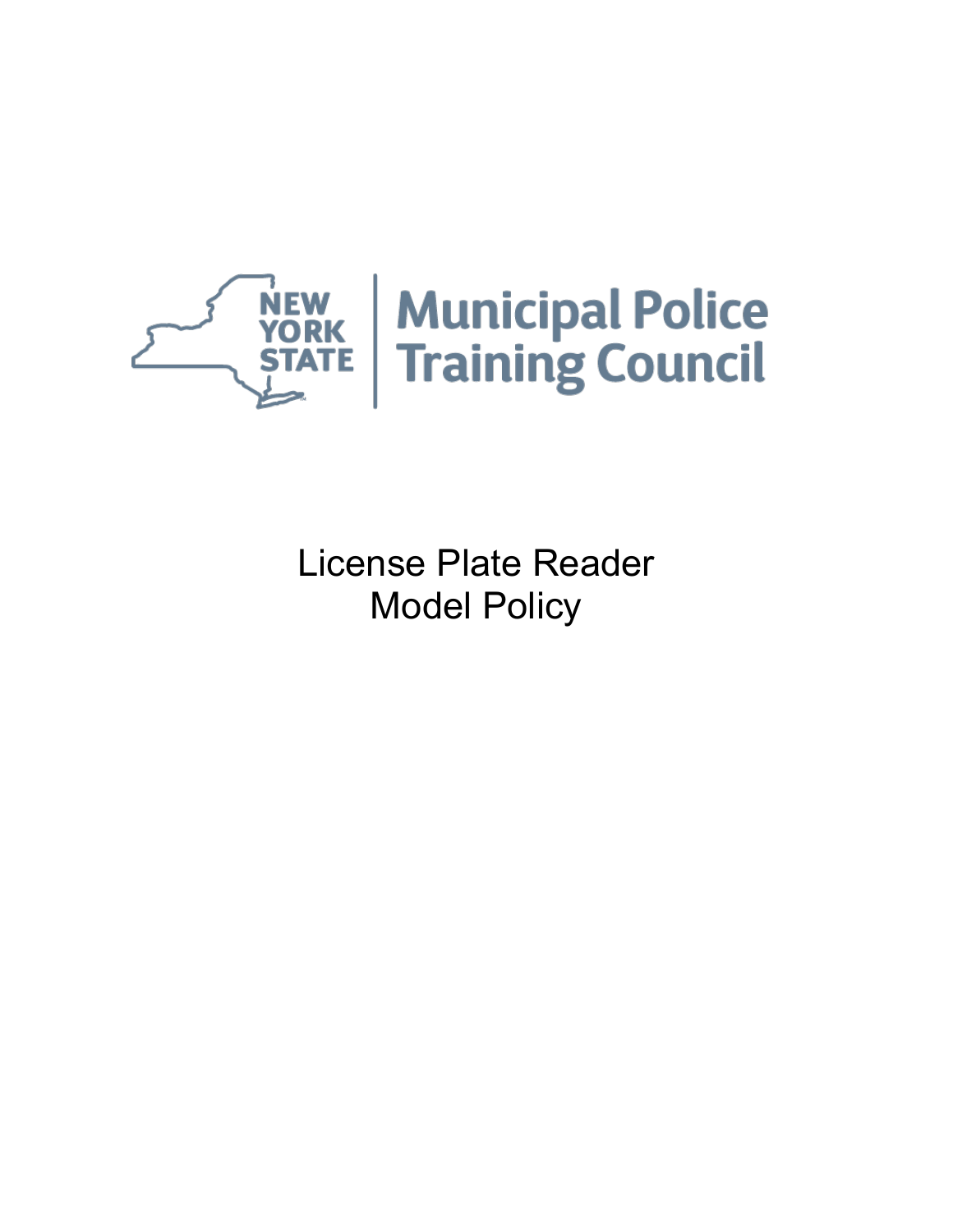#### **Copyright Notice**

© June 2018 by the New York State Division of Criminal Justice Services. You are hereby granted a non-exclusive license to use the enclosed materials for noncommercial use, and to reproduce, copy and/or distribute these materials for educational purposes. The materials contained in this publication may be included in a non-commercial derivative work with proper attribution to the New York State Division of Criminal Justice Services. These materials may not be posted on a commercial or noncommercial Internet site without the prior written permission of the Division. This nonexclusive license will be governed and construed in accordance with the laws of the State of New York.

#### THIS EDITION IS PUBLISHED BY THE:

New York State Division of Criminal Justice Services Office of Public Safety 80 South Swan Street Albany, New York 12210

http://www.criminaljustice.ny.gov

VERSION: June 2022

PRINTED IN THE UNITED STATES OF AMERICA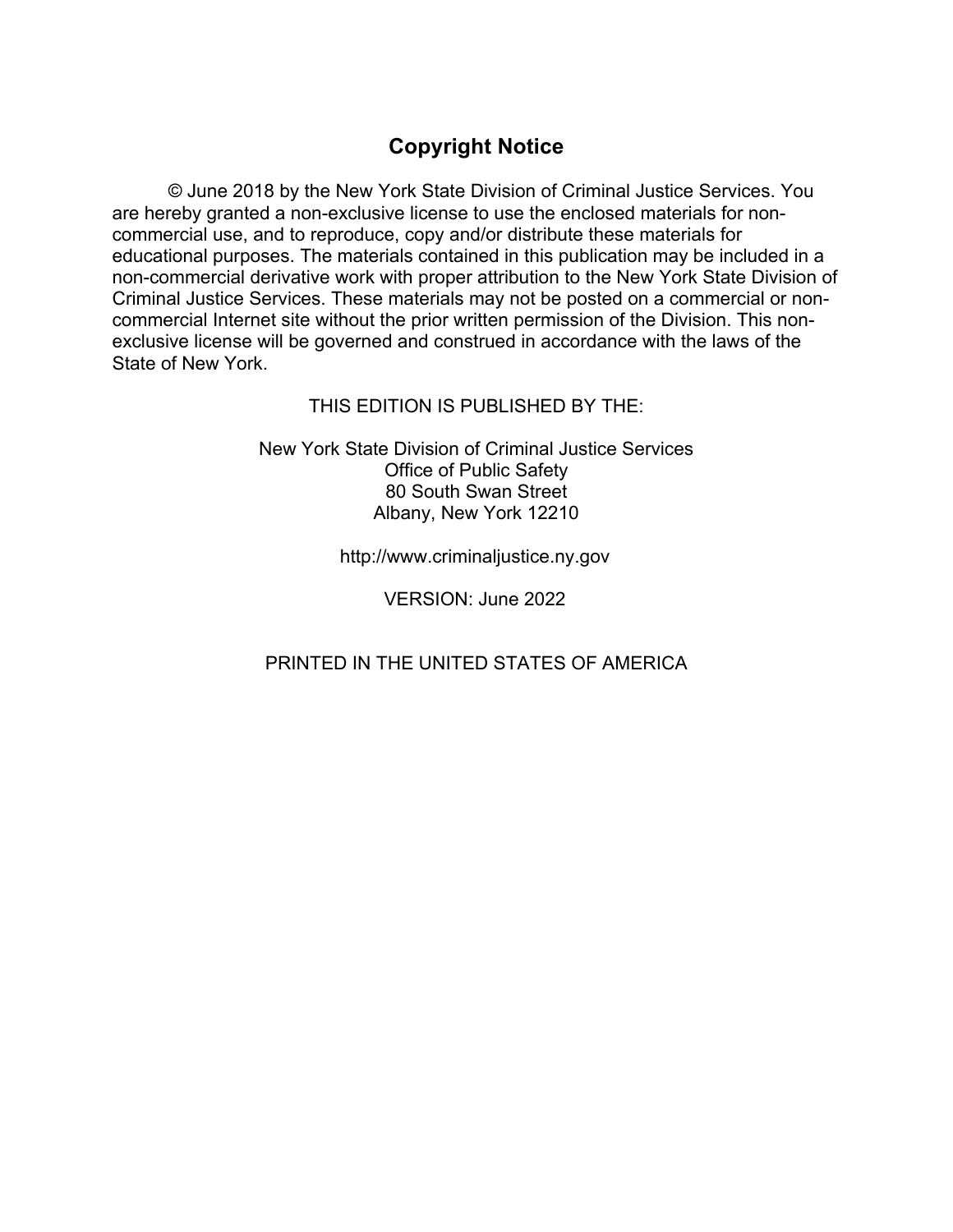# **Acknowledgements**

New York State Association of Chiefs of Police New York State Police New York City Police Department New York State Sheriff's Association New York State Archives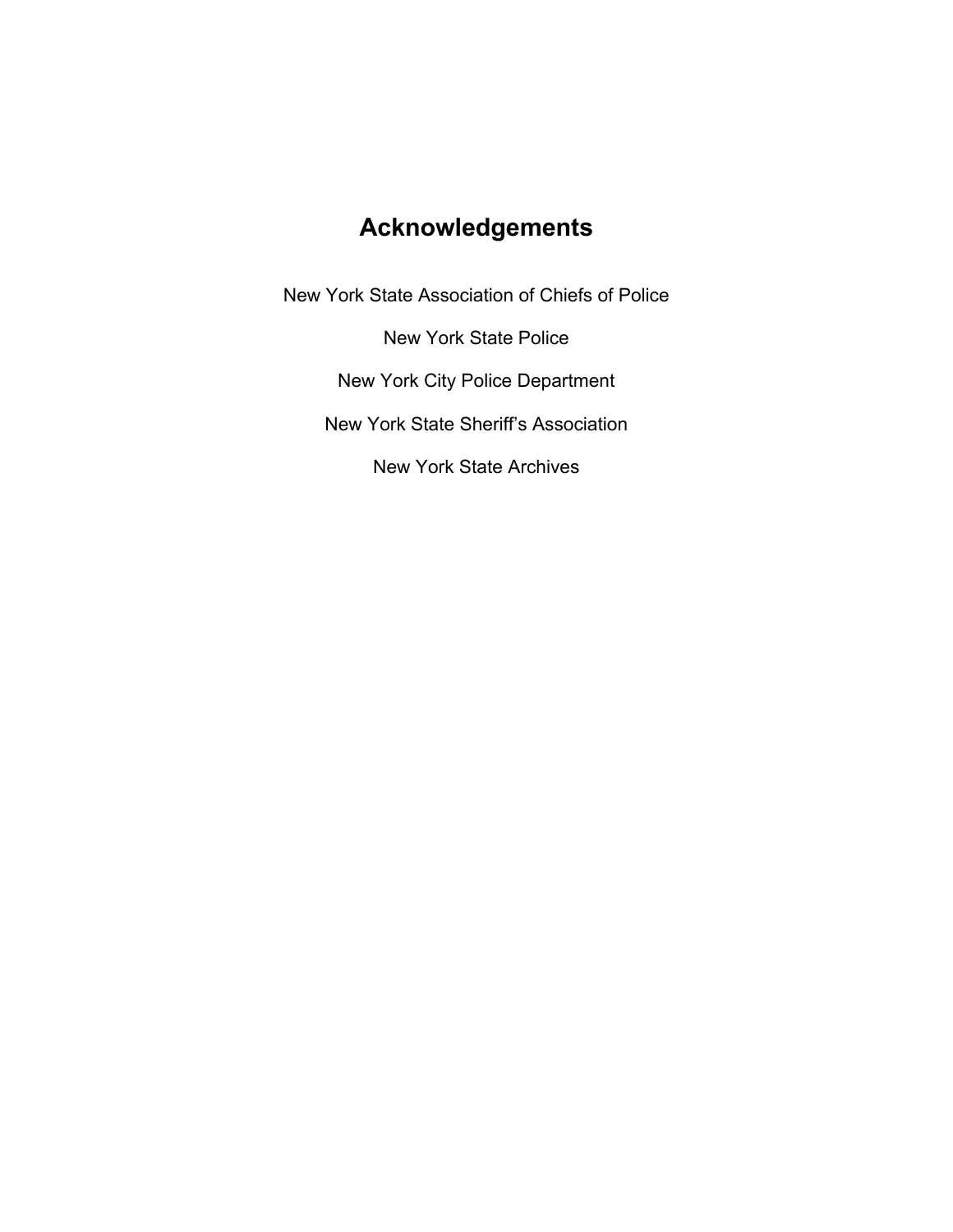Municipal Police Training Council

# **I Purpose**

The purpose of this policy is to provide guidance to law enforcement agencies in developing written policies and procedures regarding the use of license plate reader technology. The policy promotes public safety and efficiency of law enforcement criminal investigatory activities through the use of license plate reader technologies and protocols, while ensuring the appropriate safeguards are in place to protect the privacy, civil rights and civil liberties of individuals. This policy is intended to allow for the individual needs of police agencies in New York State regardless of size or resource limitations. Law enforcement agencies are encouraged to customize these protocols to meet their agency's needs, while being mindful of the intent of the policy.

#### **II Policy**

License plate reader technology can be used to enhance public safety by assisting law enforcement to identify possible vehicles involved in an investigation. The technology should be used in a manner that protects the civil rights and civil liberties of citizens, including those rights guaranteed by the First, Fourth, and Fourteenth Amendments of the United States Constitution. The technology shall only be used to scan license plates of vehicles that are exposed to public view.

#### **III Definitions**

- A. **"License Plate Reader" (LPR) -** the technology that uses optical character recognition to automatically read license plate characters.
- B. **"LPR Data Query Logs"-** a record of an individual performing a search or a query of license plate reader data and the license plate queried.
- C. **"Hotlist"-** data provided that includes license plate numbers of stolen vehicles, stolen license plates, wanted person(s) with a license plate associated with those record, and suspended or revoked registrations. This term also includes, but is not limited to, national data (i.e. NCIC) for similar categories, license plates associated with AMBER Alerts or Missing Persons/Vulnerable Adult Alerts, and includes manually entered license plate information associated with crimes that have occurred in any local jurisdiction or other investigative targets.
- D. **Agency LPR Administrator** individual(s) designated with administrative oversight of the LPR system deployment, operations, and maintenance.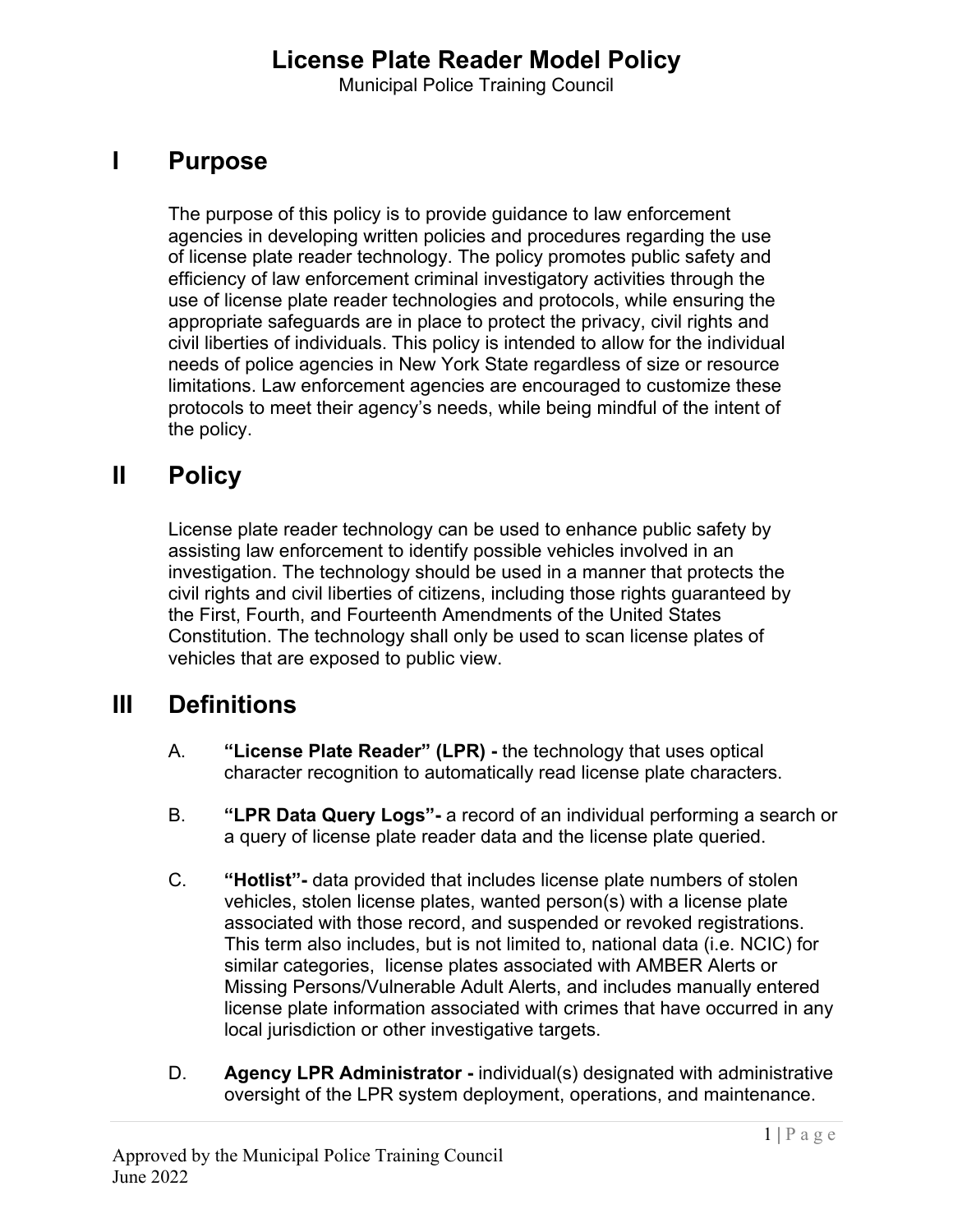Municipal Police Training Council

#### **IV Permissible Use of License Plate Reader Technology**

- A. The use of LPR technology and associated equipment and databases by law enforcement are authorized only for official public safety purposes.
- B. Law enforcement professionals are only authorized to utilize license plate reader technology to:
	- 1. Attempt to identify and/or locate a vehicle related to an investigation; or
	- 2. Attempt to identify vehicle owner(s) and/or occupant(s) when such individual(s):
		- a. has committed a criminal offense; or
		- b. is involved in or is planning criminal conduct or activity; or
		- c. is a possible missing person, crime victim, or witness to criminal activity; or
	- 3. Prevent, detect, and/or assess potential safety threats to members of the public and/or public officials.
	- 4. Identify vehicles during routine patrol with suspended or revoked vehicle registrations.
	- 5. Regulate public parking areas.
	- 6. Monitor access to secured areas.
- C. Use of Hotlists
	- 1. Law enforcement professionals using an LPR should ensure the most current hotlist data available is uploaded.
	- 2. When the LPR indicates a hit from the hotlist, prior to initiating any stop<sup>1</sup>, the law enforcement professional shall verify that the captured plate image matches the plate number of the vehicle and State of registration. An inquiry can be used to assist in determining whether any further law enforcement action is warranted.

<sup>&</sup>lt;sup>1</sup> All stops must be constitutionally valid and should be performed in accordance with local policies and procedures.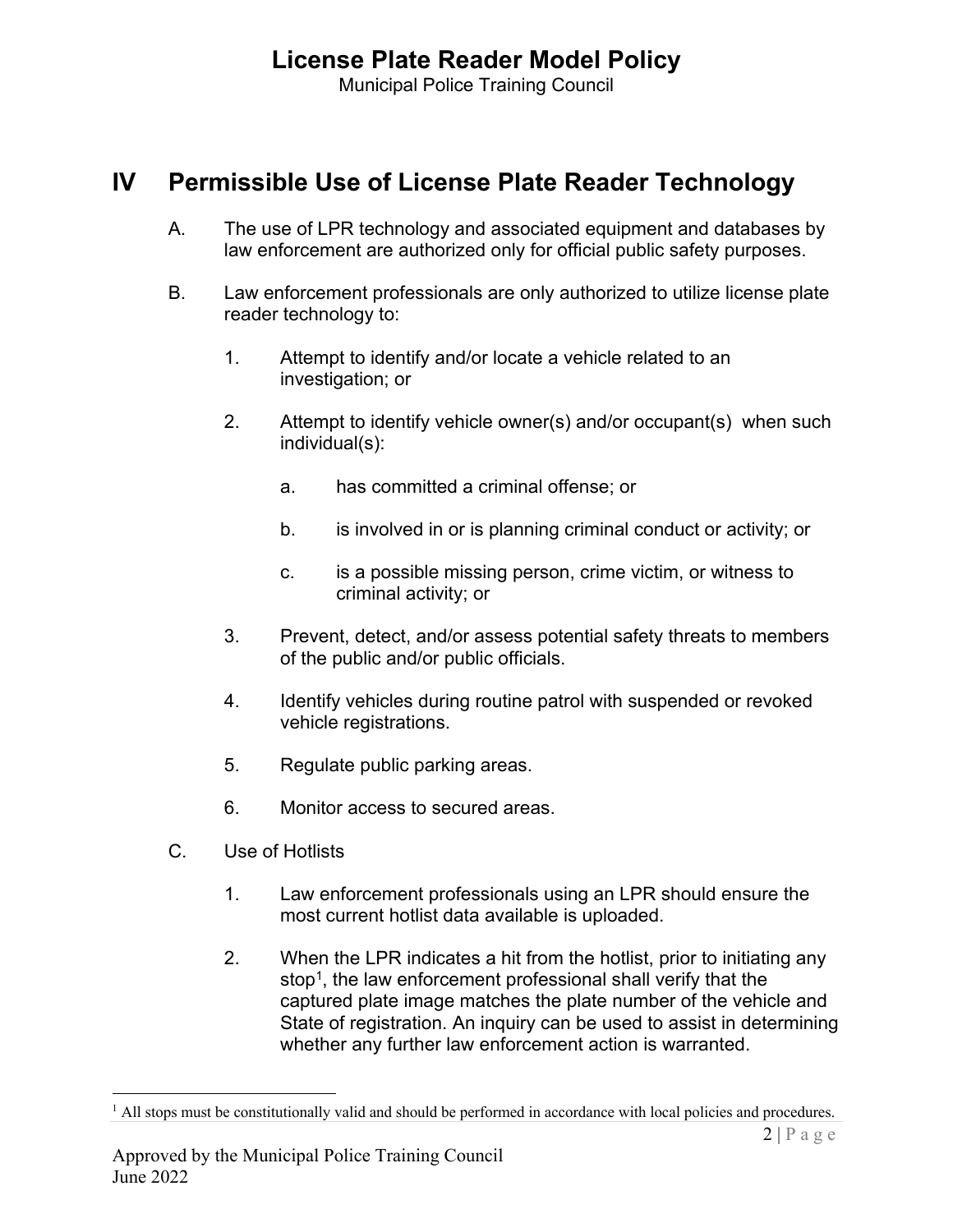Municipal Police Training Council

- D. LPR Data Sharing and Dissemination
	- 1. LPR data should be considered For Official Use Only and shall only be shared for legitimate law enforcement purposes.
	- 2. Law enforcement may accept database search requests from another law enforcement agency or grant access to the database to another agency, in an attempt to identify individuals through the use of LPR technology, provided the following requirements are met:
		- a. All permissible and prohibited uses of this policy are adhered to; and
		- b. LPR data and search results may be disseminated to any law enforcement agency or official with a need to know such information in the performance of official duties, provided the dissemination is for an authorized use as delineated in Section IV,B and is subject to all Federal and New York State Laws on privacy, confidentiality and dissemination.
	- 3. When LPR data is disseminated outside of the agency, the reason(s) and identity of the authorized requesting person or agency shall be documented.

### **V Prohibited Use**

- A. The use of license plate reader technology is restricted to approved legitimate law enforcement purposes as outlined in this policy. Use of license plate reader technology for personal or other non-official purposes is a violation of this policy.
- B. License plate reader technology shall not be used for investigatory purposes when the request for identification is based solely upon:
	- 1. Religious, political, or social views or activities; and
	- 2. Participation in a noncriminal organization or lawful event.

#### **VI Records**

A. Agency administrator will be responsible for: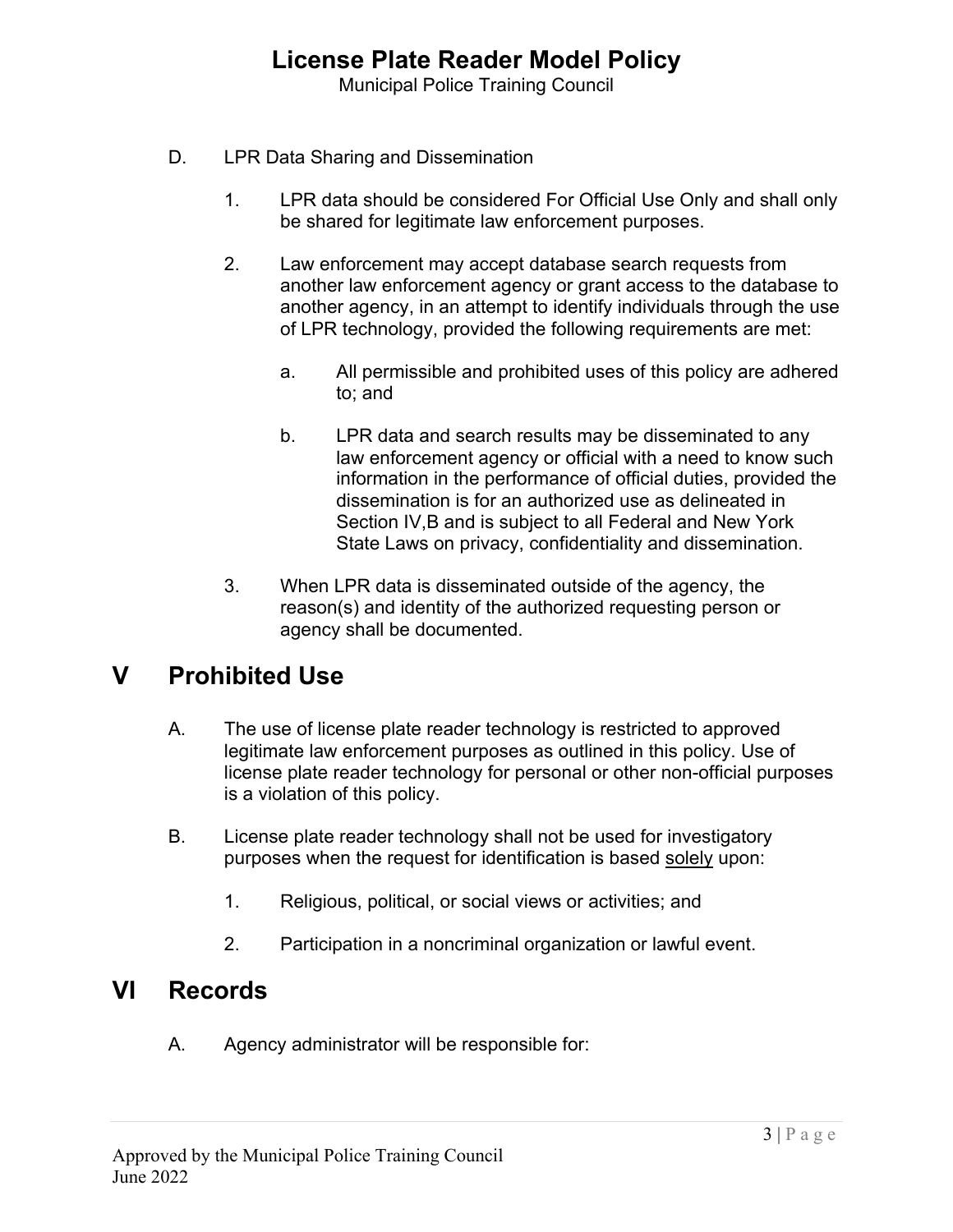Municipal Police Training Council

- 1. maintenance of data, including the retention of LPR data, requests for searches of LPR data, and the maintenance of hotlists;
- 2. monitoring and maintaining a list of active authorized users who have access to the system; and
- 3. ensuring a vendor does not add users without coordinating with the responsible law enforcement agency.
- B. All license plate reads captured through the permissible use of license plate reader technology shall be retained for a minimum of one year in accordance with NYS Archives retention and disposition schedule.<sup>2</sup>
- C. Any LPR data determined to have investigative or prosecution value shall be archived in accordance with applicable statutory timeframes.
- D. If no extension of LPR data retention is required, the recordings may be destroyed in accordance with the agency's retention procedures and with approval from the agency administrator.
- E. All LPR inquiries shall document reason(s) for search, a case or incident number, and identity of the authorized inquirer.
- F. LPR Data Query Logs shall be securely maintained and retained for audit purposes for a period of six years in accordance with NYS Archives retention and disposition schedule.<sup>3</sup>
- G. Procedures and practices to evaluate and monitor the use of LPR data and measure compliance of use with this policy, including the performance of periodic and random audits and/or inspections shall be instituted.
- H. Any and all disclosure of LPR data must be consistent with the agency's record release policy and applicable statutes regarding, but not limited to, evidence discovery and disclosure pursuant to the Freedom of Information Law (FOIL). Any requests for such data should be reviewed by the agency's legal advisor.

### **VII Training**

<sup>&</sup>lt;sup>2</sup> New York State Archives Local Government Retention Schedule (LGS-1) Public Safety Item #1241

<sup>3</sup> New York State Archives Local Government Retention Schedule (LGS-1) Public Safety Item #1221a